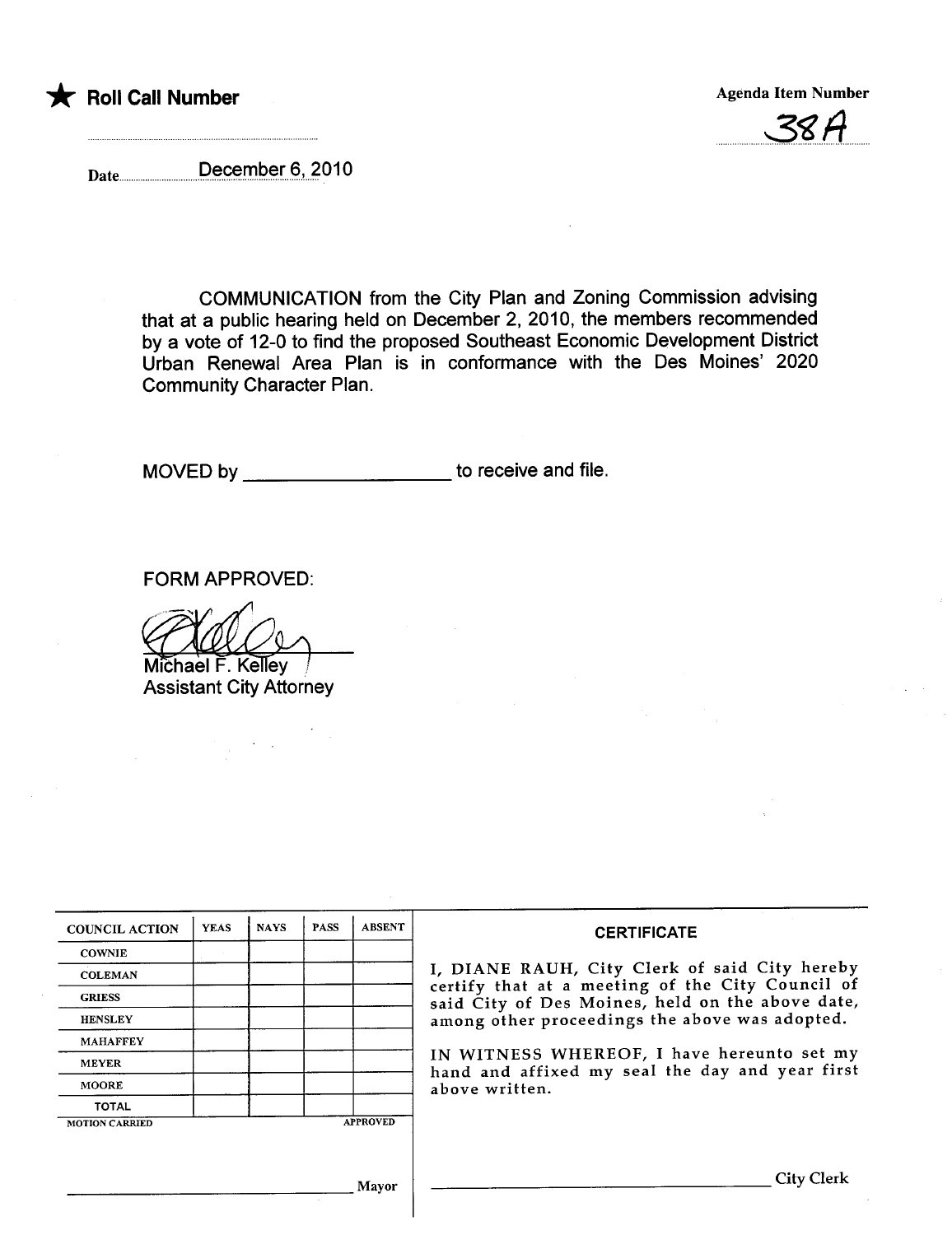December 3, 2010

| <b>Date</b>       |  |
|-------------------|--|
| Agenda Item $38A$ |  |
| Roll Call $\#$    |  |

Honorable Mayor and City Council City of Des Moines, Iowa

Members:

Communication from the City Plan and Zoning Commission advising that at their meeting held December 2, 2010, the following action was taken:

# COMMISSION RECOMMENDATION:

After public hearing, the members voted 12-0 as follows:

| <b>Commission Action: Yes</b> |   | Nays | Pass | Absent |
|-------------------------------|---|------|------|--------|
| Leisha Barcus                 |   |      |      | Χ      |
| JoAnne Corigliano X           |   |      |      |        |
| <b>Shirley Daniels</b>        | X |      |      |        |
| <b>Jacqueline Easley</b>      | X |      |      |        |
| Dann Flaherty                 | Χ |      |      |        |
| John "Jack" Hilmes X          |   |      |      |        |
| <b>Joel Huston</b>            | X |      |      |        |
| <b>Ted Irvine</b>             | Χ |      |      |        |
| <b>Greg Jones</b>             | Х |      |      |        |
| <b>Jim Martin</b>             | Χ |      |      |        |
| <b>Brian Millard</b>          | Χ |      |      |        |
| <b>William Page</b>           | X |      |      |        |
| <b>Mike Simonson</b>          | X |      |      |        |
| <b>Kent Sovern</b>            |   |      |      | Х      |
|                               |   |      |      |        |

APPROVAL of the proposed Southeast Economic Development District Urban Renewal Area Plan is in conformance with the Des Moines' 2020 Community Character Plan.

# STAFF RECOMMENDATION TO THE P&Z COMMISSION

Staff recommends that the Commission find the Southeast Economic Development District Urban Renewal Plan in conformance with the Des Moines' 2020 Community Character Plan.

# STAFF REPORT

# I. GENERAL INFORMATION

Attached is a draft copy of the Southeast Economic Development District Urban Renewal Plan. Included in this document is a map ("Map 1") of the proposed urban renewal plan and tax increment finance district. The proposed boundaries are Army Post Road to the north, SE 14<sup>th</sup> Street to the east, County Line Road to the south and SW 9<sup>th</sup> Street to the west. No



ARMORY BUILDING 602 ROBERT D. RAY DRIVE DES MOINES, IOWA 50309-1881 (515) 283-4182

> ALL-AMERICA CITY 1949,1976,1981 2003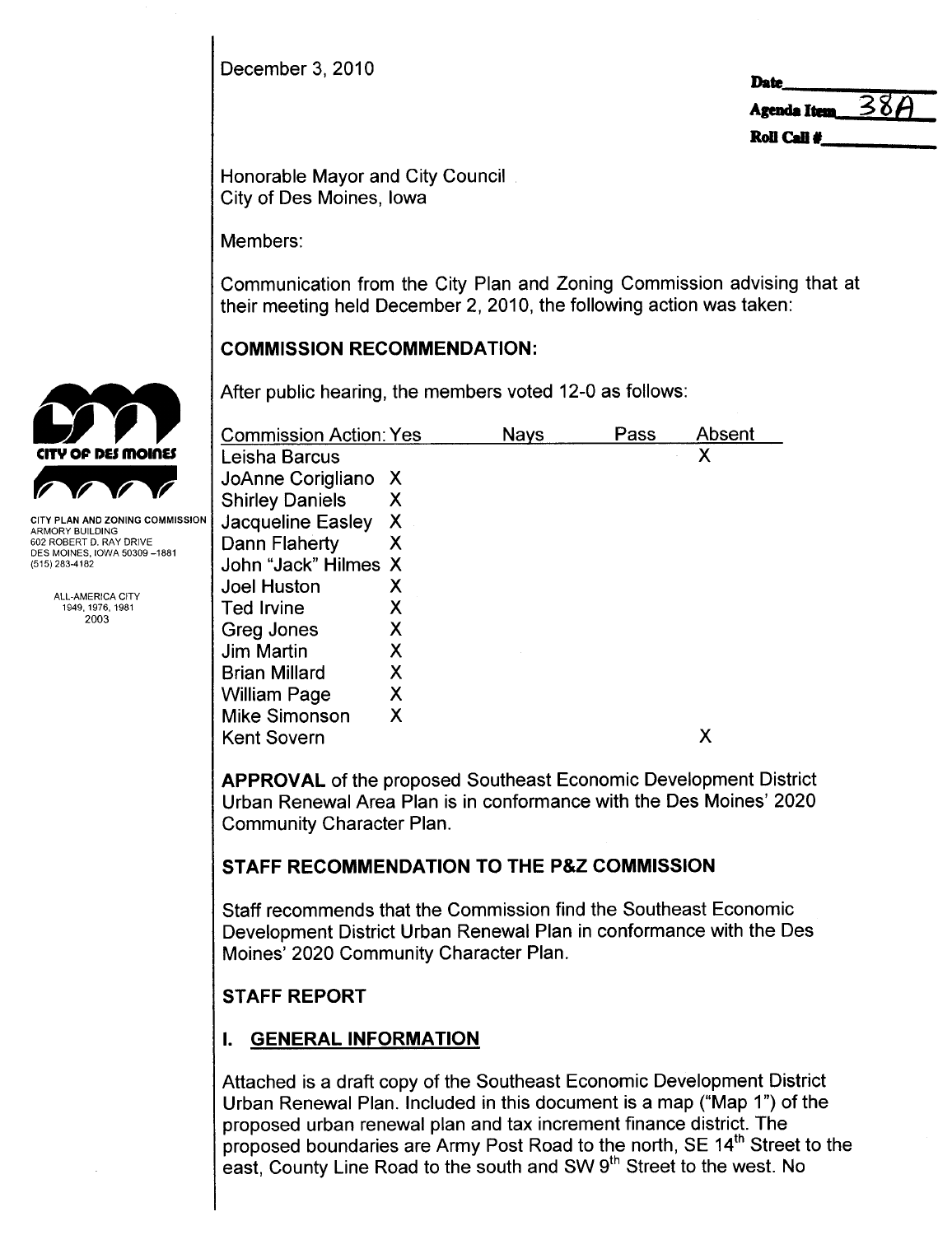amendments to the City's Future Land Use Map or rezonings are proposed as part of the proposed plan.

Over the past few years the City has partnered with the South Des Moines community on a series of planning efforts consisting of the 2006 Southside Revitalization Plan, the 2009 SuperBlock Master Plan and the 2010 Fort Des Moines Historic Preservation Plan. These plans have provided a comprehensive examination of the existing conditions in Southeast Des Moines and identified the need for action and creativity to revamp area amenities and to attract new economic investment. The proposed urban renewal plan will assist in addressing the goals of these plans,

The urban renewal designation is based upon meeting the 'economic development' criteria of the state statute. The creation of this urban renewal area will allow use of tax increment for financial assistance to economic development projects and other projects such as infrastructure improvements. The revitalization of this district will result in new commercial opportunities, new employment, increased tax base and improved livability to residents of Southeast Des Moines. There is a sunset of 20 years on the collection of tax increment revenues from properties located in the proposed District.

# II. DES MOINES' 2020 COMMUNITY CHARACTER PLAN

Chapter 1 of Des Moines' 2020 Community Character Plan is titled "Underlying Principals" and includes the following principles in support of the goal to create a livable community for several generations:

- . Protect Natural Resources.
- Promote economic growth and efficiency.
- . Enhance and preserve Des Moines' urban character.
- . Transportation facilities should support and guide the balanced growth concept for the metropolitan area,

Chapter 5 of Des Moines' 2020 Community Character Plan is titled "Existing Character of Commercial Land Use" and includes the following principles:

# Commercial Policies for Implementation

- . Define policies, development standards and design guidelines to ensure pedestrian scale, appeal, and quality environment are balanced with auto safety and convenience.
- . Establish marketing strategies for the various commercial categories to attract investors, businesses and customers to the area and to maintain healthy commercial areas.

No changes are proposed to the 2020 Community Character Future Land Use Map or the City Zoning Map at this time, The City is in the process of updating the SuperBlock Master Plan. Future revisions to the Urban Renewal Plan may be necessary.

Staff believes that the proposed Southeast Economic Development District Urban Renewal Plan would be in conformance with the Des Moines' 2020 Community Character Plan.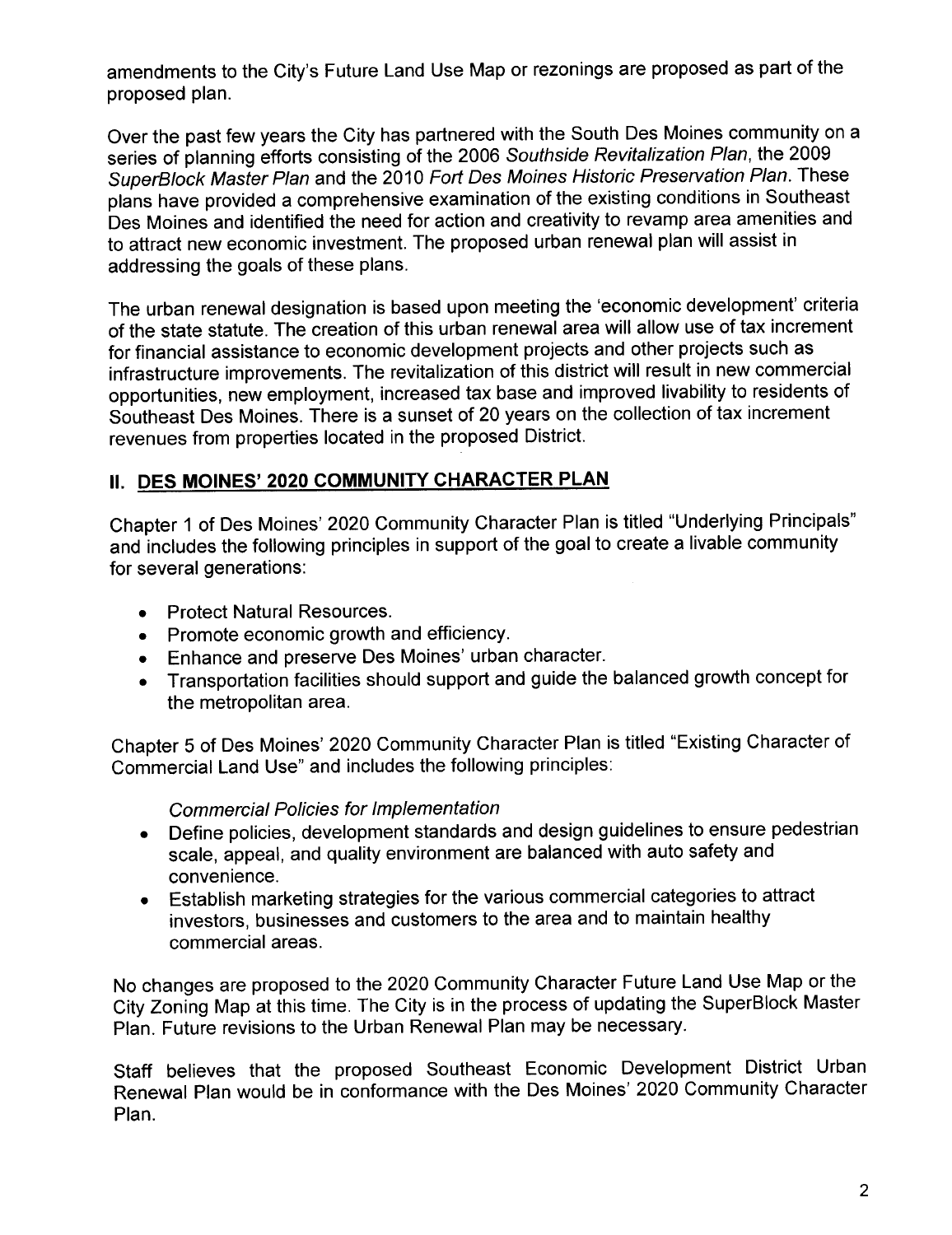# SUMMARY OF DISCUSSION

Rita Conner, City of Des Moines Economic Development Department gave a brief summary.

Mike Ludwiq clarified that Map 2 identifies existing uses that are on the ground today. Map 3 identifies the 2020 Character Plan Future Land Use Map designations.

Will Paqe asked what the white represents on the southeast part of Map 2.

Rita Conner stated that generally that would demonstrate vacant properties and does not have a current use.

Will Paqe asked that the legend on the map be amended to reflect such designations.

Dann Flaherty asked for clarification regarding the 20 year sunset and questioned whether it will take 20 years to get this off the ground.

Rita Conner stated that the 20 year time frame is a comfortable window for the plan to allow the market to get interested and things to get developed and valuation to grow.

Dann Flaherty asked how the residential area is going to be impacted by rezoning that area to PUD.

Rita Conner stated no zoning changes are proposed for the Somerset residential neighborhood. Staff is trying to figure out what area is possible for redevelopment and where they need to focus the attention.

Mike Ludwiq noted that Map 3 is the 2020 Community Character Plan future land use map. The major development parcels in the plan is what can be done to help revive Southridge MalL. The 20 year time frame is important at this point especially since there are no specific or immediately pending projects in the area.

JoAnne Coriqliano commented that the Southside Revitalization Partnership has worked five years or more on this. The area has so much potential that it is extremely important to catch it before it loses this potential. It could be made into a focal destination point for the south side.

## CHAIRPERSON OPENED THE PUBLIC HEARING

There was no one in the audience to speak in opposition.

## CHAIRPERSON CLOSED THE PUBLIC HEARING

Brian Millard commented there is a significant fiscal impact on the City when something like this comes up. The current value of the area \$74 million dollars, without the public property, they are projecting that in 20 years will be worth \$100 million dollars. He hopes it will be worth far more than that. Because it is not slum and blight, there is a 20 year sunset in which they could always reestablish another urban renewal district overlay on this once it goes out. The concern he has always had about TIF districts is the creation of disproportionate outcomes when tax revenue for overall City services is frozen but cost of City services continue to increase. As the cost of City services continue to rise, the tax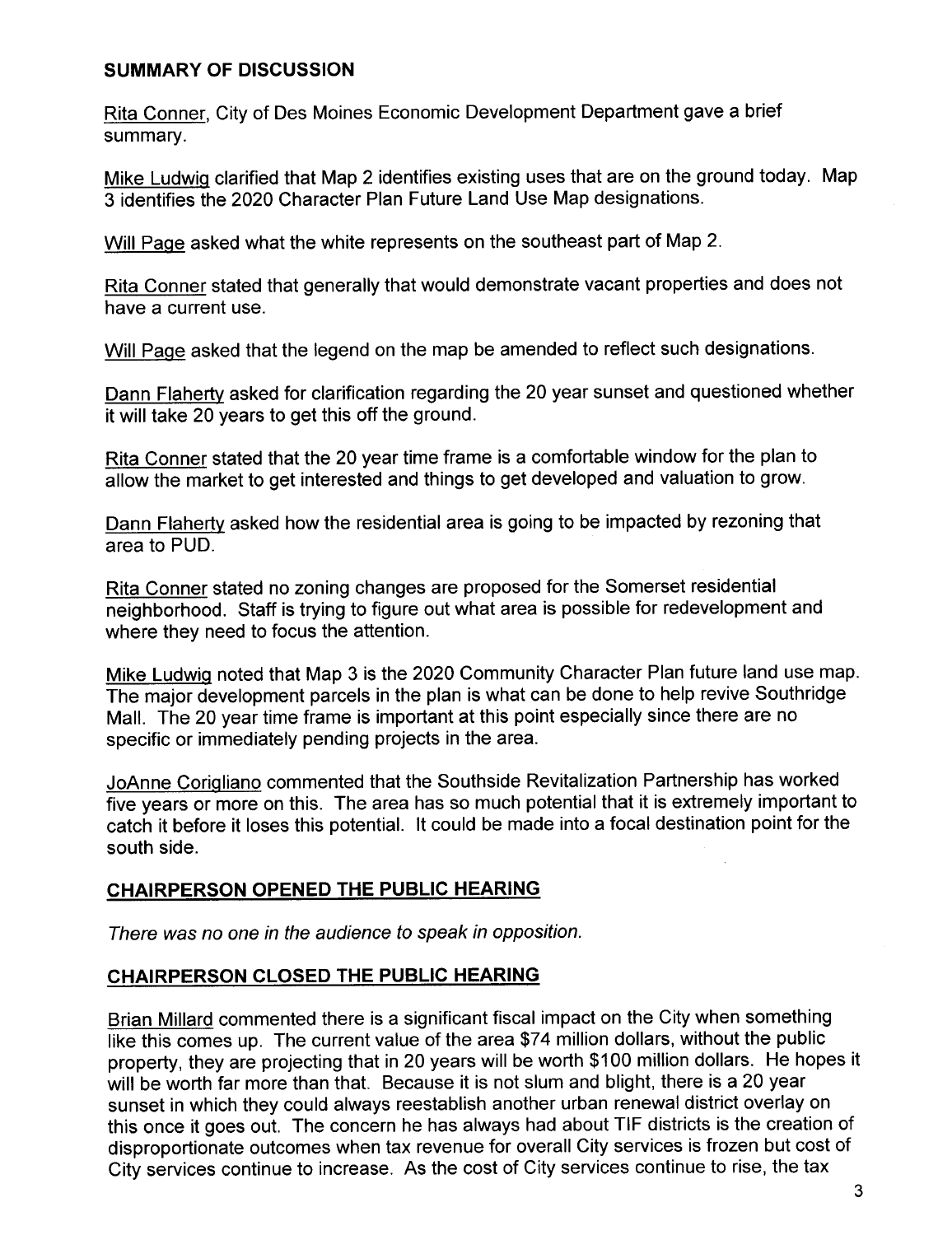revenue from that district remains flat for those years, the rest of the City has to support any increase in services or services are cut or outsourced, One of the good things the City does with this is they decided by rule to replace the school tax portion. Urban Renewal Districts and TIF are good if used correctly but there are consequences, even when it's done right. He will support the motion.

# COMMISSION ACTION

Greq Jones moved staff recommendation to find the Southeast Economic Development District Urban Renewal Plan in conformance with the Des Moines' 2020 Community Character Plan.

Motion passed 12-0.

Respectfully submitted,

Michael G. Ludwig, ACP<br>Planning Administrator

MGL:clw

cc: File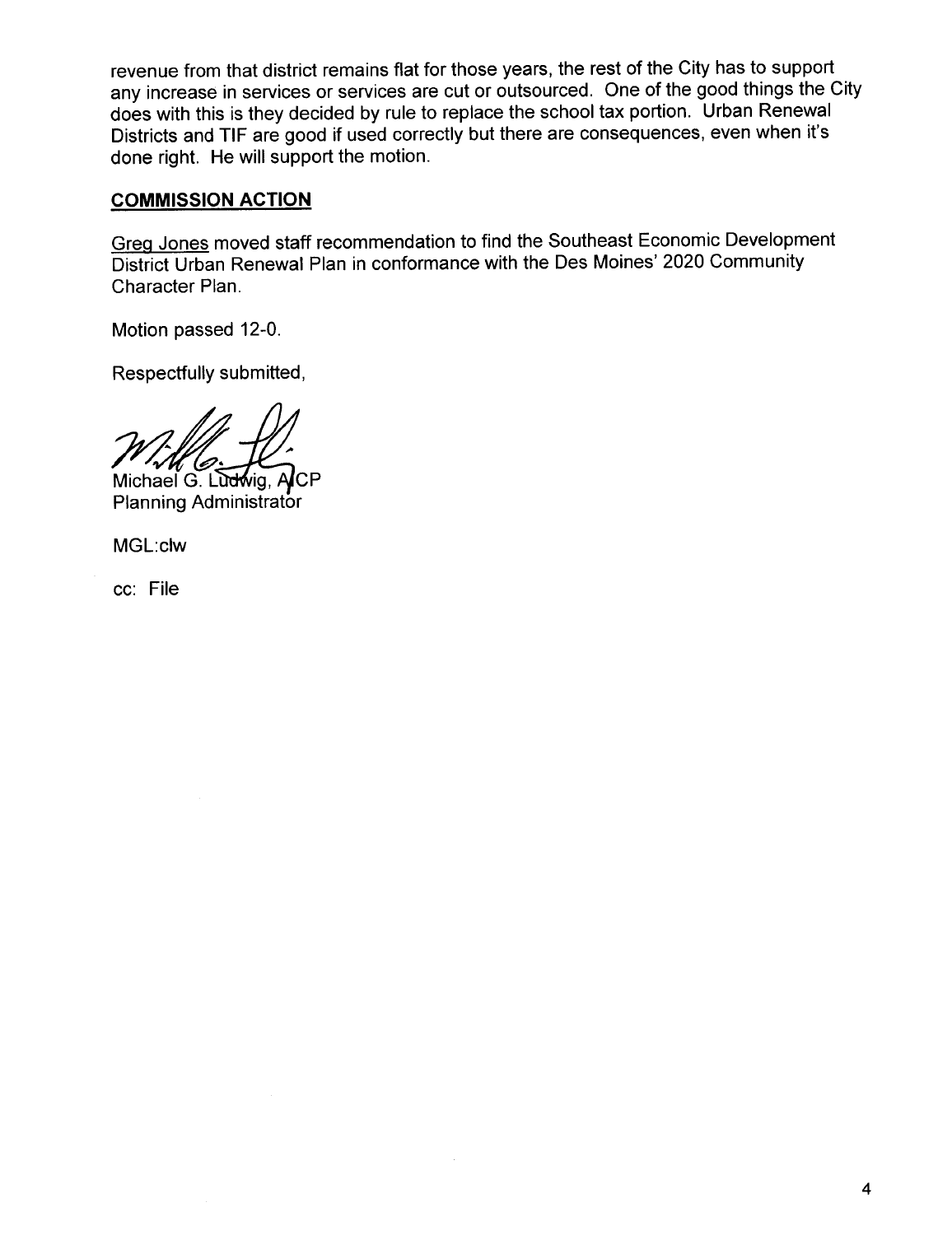| <b>Date</b>        |     |
|--------------------|-----|
| <b>Agenda Item</b> | 384 |
| Roll Call #        |     |

# SOUTHSIDE ECONOMIC DEVELOPMENT **DISTRICT** URBAN RENEWAL PLAN

City of Des Moines, Iowa

This Urban Renewal Plan provides for the development of the Southside Economic Development District Urban Renewal Area

> Prepared by the Office of Economic Development October 2010

| Urban Design Review Board Action            | November 16, 2010 |
|---------------------------------------------|-------------------|
| Plan & Zoning Commission Action             | December 2, 2010  |
| <b>Taxing Entities Consultation Meeting</b> | November 17, 2010 |
| <b>City Council Action</b>                  | December 6, 2010  |
|                                             |                   |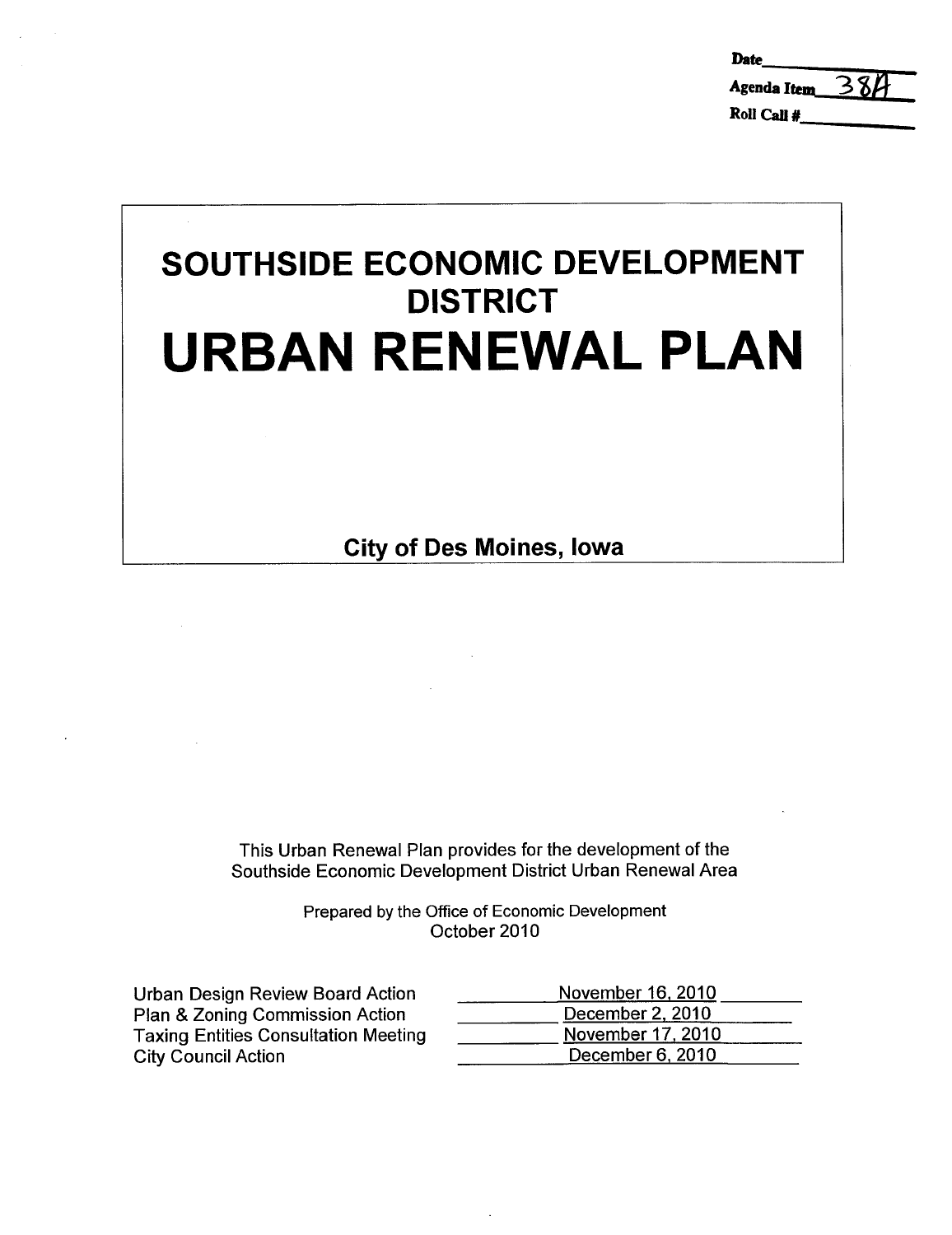#### TABLE OF CONTENTS

#### A. INTRODUCTION

- 1. Description of the Southside Economic Development District Urban Renewal Plan Area
- 2. Purpose of the Plan
- 3. Authority to Adopt and Implement an Urban Renewal Area Plan

#### B. BACKGROUND INFORMATION

- 1. General Information
- 2. Current Land Use
- 3. Proposed Land Use
- 4. Existing and Planed Zoning
- 5. Appropriateness For Economic Development

#### C. URBAN RENEWAL PLAN ELEMENTS

- 1. Goals and Objectives
- 2. Public Purose Activities to be Undertaken
- 3. Land and Building Development Requirements
- 4. Financial Condition Report

#### D. URBAN RENEWAL PLAN IMPLEMENTATION

- 1. Continued Planning Efforts
- 2. Technical Assistance
- 3. Funding /Economic Development Assistance
- 4. Public Improvements
- 5. Responsibility of Developers
- 6. Activities Under Chapter 15 A

#### E. DURATION OF APPROVED URBAN RENEWAL PLAN

3 H

F. SEVERABILITY

#### G. AMENDMENT OF APPROVED URBAN RENEWAL PLAN

H. ATTACHMENTS

Map 1. Southside Economic Development District Boundary Map

Map 2. Existing Land Use

Map 3. Future Land Use

Map 4. Existing Zoning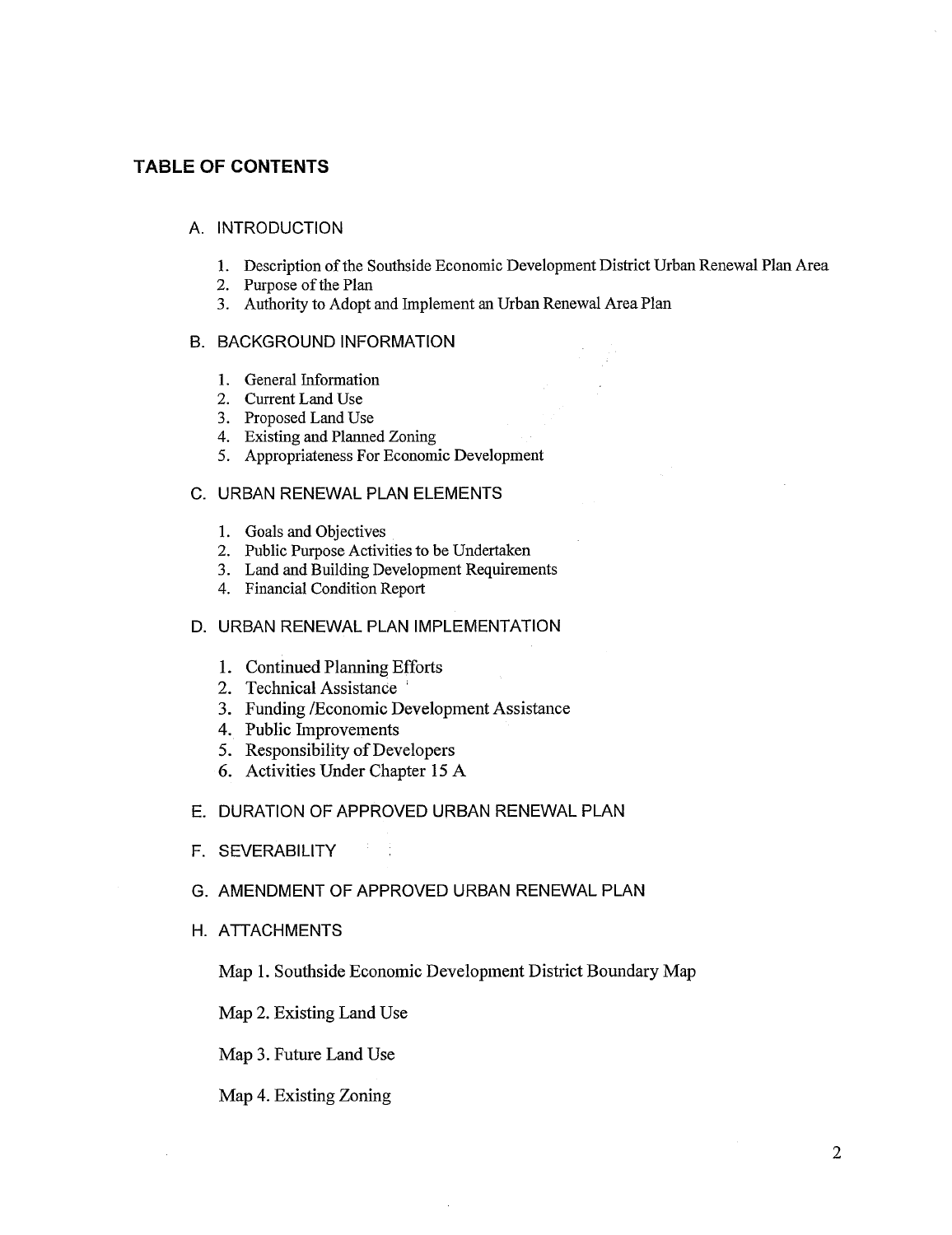#### A. INTRODUCTION

1. Description of the Southside Economic Development District Urban Renewal Area

The Southside Economic Development District Urban Renewal Area (the "District") contains approximately 913 acres, and is generally located between SW 9<sup>th</sup> Street, Army Post Road, County Line Road and SE 14<sup>th</sup> Street. The boundaries of the district are shown on Map #1, Southside Economic Development District, and are described in Attachment A.

#### 2. Purpose of the Plan

This Urban Renewal Plan (the "Plan") is intended to.guide the redevelopment of and stimulate private economic investment activities within the District through the provision of infrastructure improvements and economic development financial assistance that is provided, in part, with the tax increment revenues generated in the urban renewal area.

The District is located at the southeast entrance to the City of Des Moines, at the junction of Army Post Road and SE  $14<sup>th</sup>$  Street. SE  $14<sup>th</sup>$  Street is one of the City's primary transportation corridors, carrying over 30,000 vehicles per day. The prominent location provides opportunities for high visibility, making it an optimum area for commercial businesses. The location has helped the area serve as a regional retail and recreation center for decades, but increased regional retail competition and aging of buildings and amenities have contributed to decreased occupancies, lower valuation and difficulty attracting new tenants and patrons. Encouraging new private development in the area, and providing strategic use of public economic development tools is anticipated to create new investment, providing resources to assist with needed revitalization. The City of Des Moines believes that the designation of the District as an urban renewal area and the adoption and implementation of this Plan has the potential to strengthen and revitalize the local economy through:

- A. Providing for planned and unified development of quality commercial, office and retail businesses, and the physical and economic enhancement of the District.
- B. Creation of a safe and attractive physical environment through the construction and installation of necessary infrastructure and other public improvements or actions supportive of the District.
- C. Retention and creation of quality permanent employment opportunities for residents.
- D. Expansion of the property tax base of the District, and subsequently contributing to the economic betterment of the entire City of Des Moines.

E. Creation of financial incentives as necessary to encourage new and existing businesses to invest and expand in the District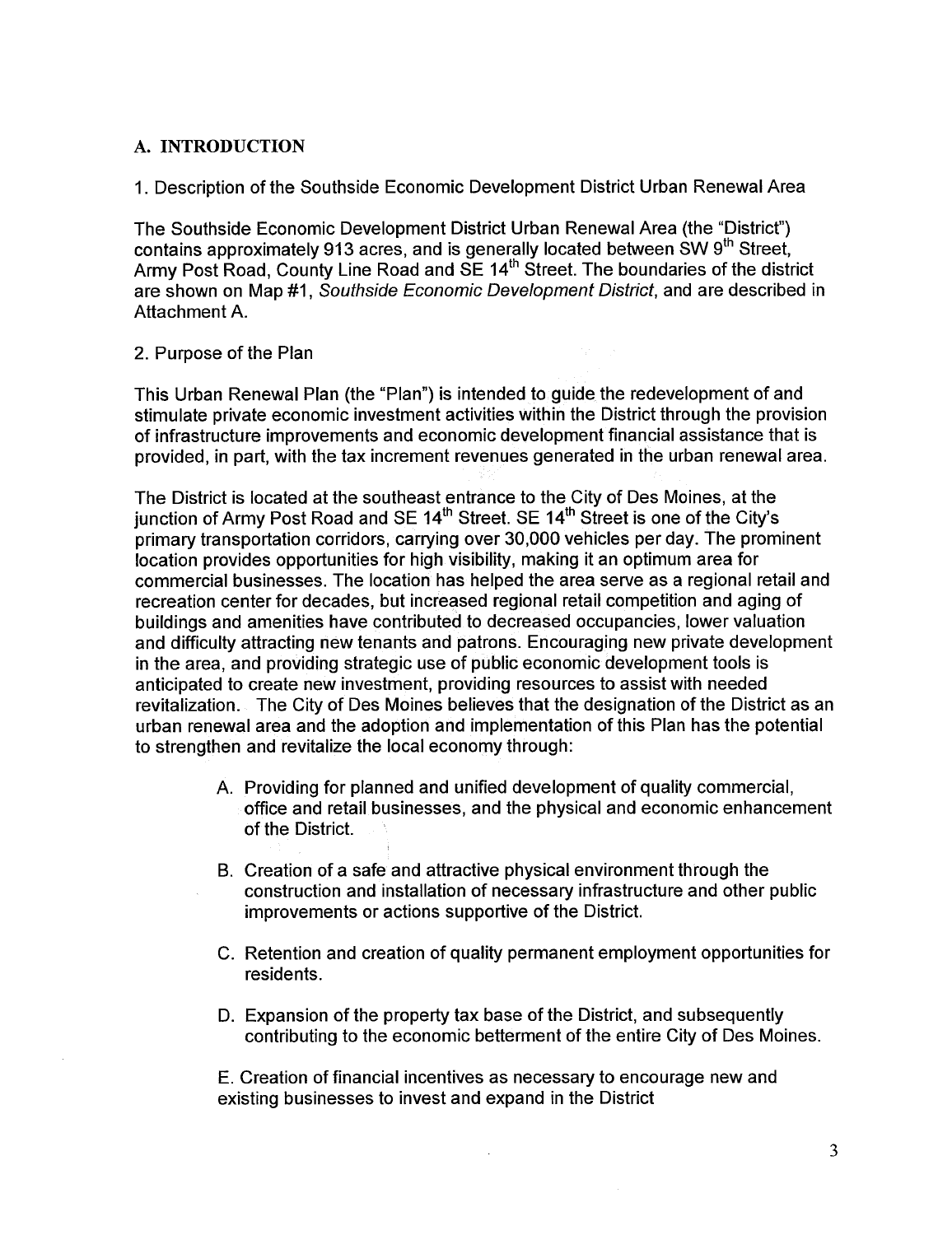#### 3.) Authority to Adopt and Implement An Urban Renewal Plan

The State of Iowa has provided Iowa cities with the power to adopt and implement urban renewal plans through Chapter 403, Urban Renewal Law, Code of Iowa. If a slum, blighted or economic development area or combination of the three, as defined in Section 403.17, Code of Iowa, exists within the municipality; the municipality may designate such an area for urban renewal through the process provided for in Chapter 403.

In accordance with the Iowa Code requirements, it is determined that the Southside Economic Development District Urban Renewal Area qualifies as an economic development area due to its appropriateness for development of commercial, office and retail business enterprises.

#### B. BACKGROUND INFORMATION

#### 1. General Information

The District is located in southeast Des Moines, an area that contains a variety of elements, including a regional shopping mall, numerous retail and commercial businesses, recreational and cultural features such as the Blank Park Zoo, which functions as the only AZA accredited zoo in the State of Iowa, the National Historic Landmark Fort Des Moines Museum, Parade Grounds and buildings; which date back to 1903, Fort Des Moines County Park, Blank Park Golf Course, and an elementary school and middle school facility owned by the Des Moines Public School District. For decades, these businesses and features have provided services and benefit for the City of Des Moines, the Greater Des Moines Region and the State of Iowa. The southeast Des Moines area has served as a regional retail center, containing over 2 milion total square feet of retail space.

As the Greater Des Moines area has grown and changed in recent decades, new retail centers in suburban communities have diminished the retail pull factor for southeast Des Moines. This has resulted in a significant increase in vacancies, decrease in property valuation and difficulty in attracting new investment and tenants for Southeast Des Moines, particularly in Southridge Mall. The recreational and cultural features in the District have historically attracted visitors who subsequently patronized area businesses. Over time, these features must be maintained and in some cases upgraded and physically modified, to remain viable and able to attract the audience that will function as a secondary market for area businesses. To achieve this type of continued synergy, additional investment is required from the private sector, and the strategic leveraging of public resources to faciltate the best possible outcome is necessary.

The Plan is anticipated to provide an ability to acknowledge and work with the variety of conditions, existing uses and opportunities in the area, providing a unity of purpose to reinvigorate an area that has the ability to become a thriving and cohesive district. The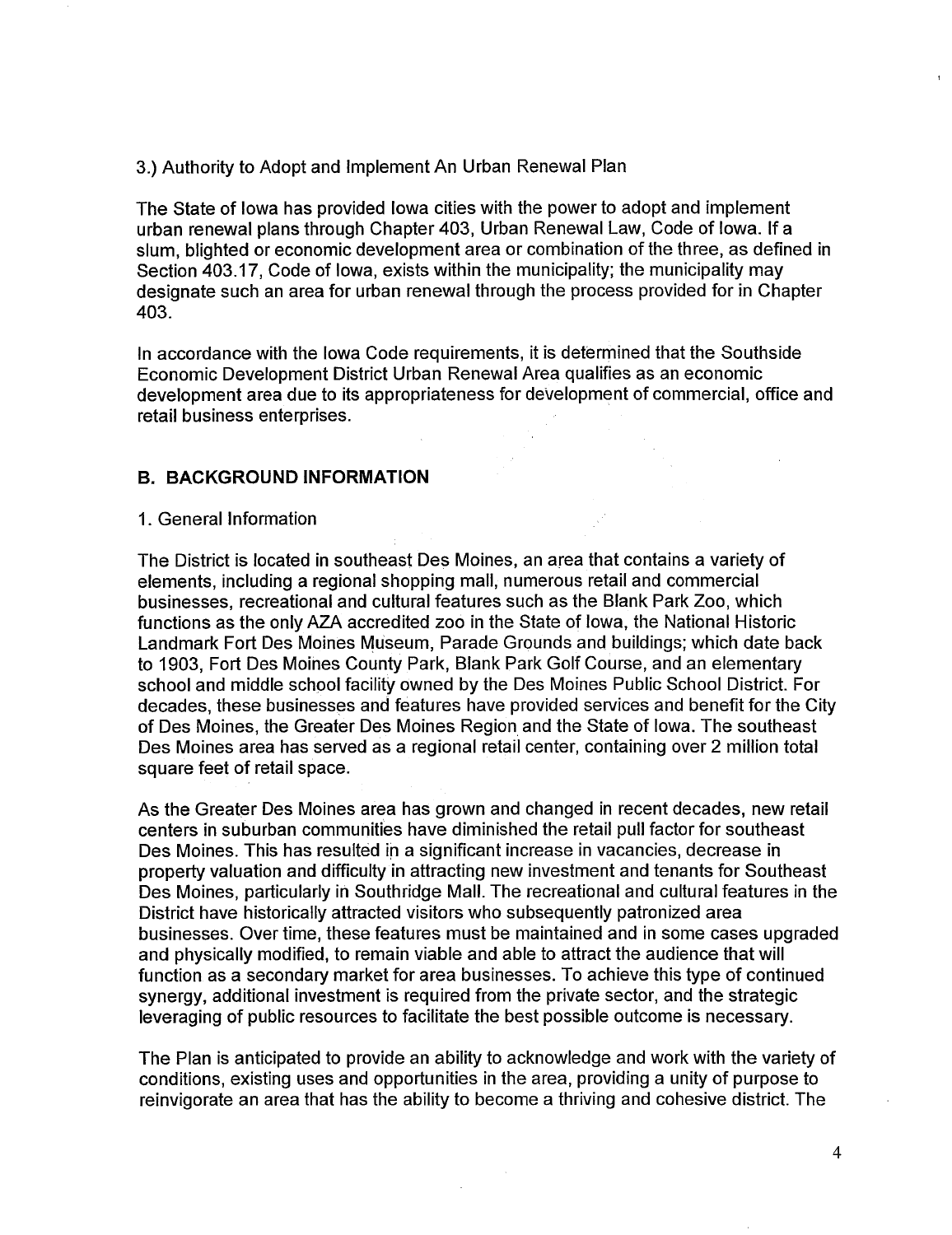anticipated result is the ability to generate additional taxable valuation, employment opportunities, quality amenities and civic pride.

## 2.) Current Land Use

The District includes highway commercial, regional commercial/retail, multifamily residential, single family, agricultural and public-semi public uses, and park-open space uses. These uses are detailed in Map #2, Southside Economic Development District Existing Land Use.

#### 3.) Proposed Land Use

The proposed land use plan for the District are detailed in the Des Moines 2020 Community Character Plan and shown in Map #3, Southside Economic Development District 2020 Land Use. The proposed land uses include highway commercial, regional retail/commercial, public-semi public, medium and single family residential uses, and parkland/open space.

4.) Existing and Planned Zoning.

Map #4 shows the existing zoning of the land within the District. Changes to the zoning in the District are anticipated during the course of the Plan timeframe, as the SuperBlock Master Plan is updated to include the 2010 Fort Des Moines Preservation Plan. It is anticipated that over time as redevelopment occurs all the land within the District now zoned to an "R" residential district wil be rezoned to a "PUD" Planned Unit Development District or a Limited "C-1" Neighborhood Commercial Retail or Limited "C-2" General retail and Highway Oriented Commercial District.

5.) Appropriateness for Economic Development

The District's location along major transportation corridors such as Army Post Road and SE  $14<sup>th</sup>$  Street provide high visibility and traffic counts that are conducive to economic development activity. The area's function as a regional retail center, the significant amount of existing square footage dedicated to commercial business uses, as well as the unique cultural and recreational features that are located here, make this area a destination site and warrants strategic use of public and private resources to facilitate new investment.

#### c. URBAN RENEWAL PLAN ELEMENTS

1. Goals and Objectives

The primary goal for the Southside Economic Development District Urban Renewal Plan is to facilitate the development of the District, setting objectives that will provide an ability for the District to benefit from previous investments in public infrastructure and transportation systems, increase the tax base and provide employment opportunities. Objectives for the Plan include: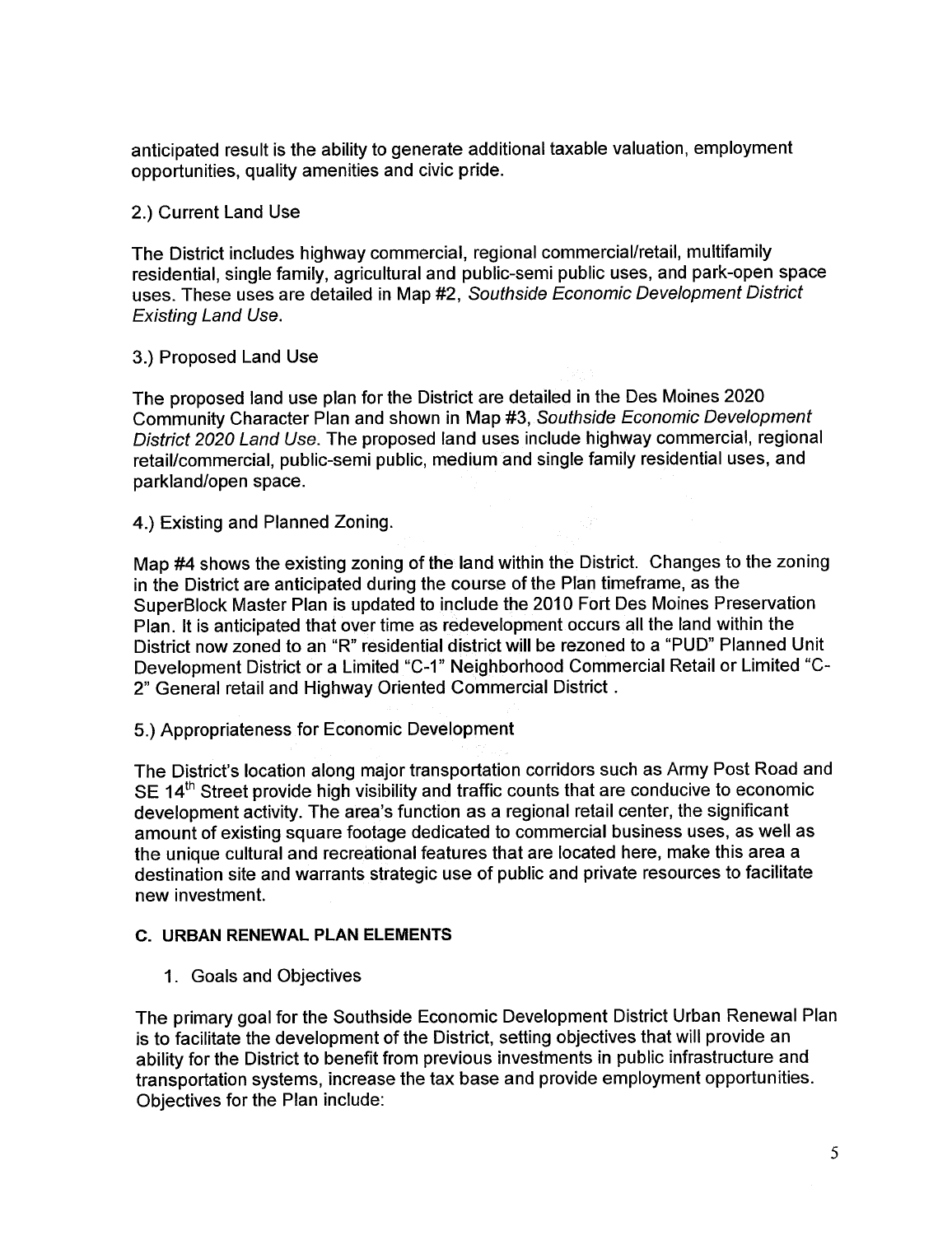- A. Encourage and facilitate high quality commercial, office and retail development within the District, utilizing the regulations and guidelines provided for in the current 2020 Community Character Plan, and subsequent updates, that guide comprehensive growth and development for the City of Des Moines, the SuperBlock Master Plan, and Fort Des Moines Historic Preservation Plan and subsequent updates of these plans
- B. Coordination of resources to attract new quality economic development investment
- C Promote key public infrastructure projects in coordination with the private sector through individual development agreements, coordinate with Polk County, Polk County Conservation Commission, the Des Moines Area MPO, Blank Park Zoo Foundation, Blank Park Golf Course, Des Moines Public School District, Des Moines Area Wastewater Reclamation Authority, Des Moines Area Community College, Des Moines Water Works and the Iowa Department of Transportation. These projects may include but are not limited to parkland infrastructure, construction and extension of recreational trails and related appurteneances, preservation, and revitalization of buildings and structures within the Fort Des Moines Historic area, utility, street infrastructure and stormwater management improvements, improvements to Blank Park Zoo, and other publicly owned properties within the Plan boundary, as well as corridor beautification and improved signage at key nodes along Army Post Road and SE 14<sup>th</sup> Street.
- D. Promote and coordinate additional land use and transportation system studies as warranted to ensure the ability to attract quality development and the ability to accommodate and manage traffic circulation.
- E. Encourage the use of low impact development and on-site stormwater management best practices in the District, and coordinate the proactive evaluation and assessment of natural resources. Encourage the exploration and further study of elements that will promote the District as a model of sustainable management of land, air, water and energy resources.
- F. Encourage the incorporation of long term sustainabilty into site development and building construction, particularly the efficient use of energy in lighting, heating, ventilation and cooling system design.
- 2. Public Purpose Activities to be Undertaken

To meet the objectives of this Plan, the City of Des Moines wil support development and redevelopment of the District through, among other things, the following public purpose activities: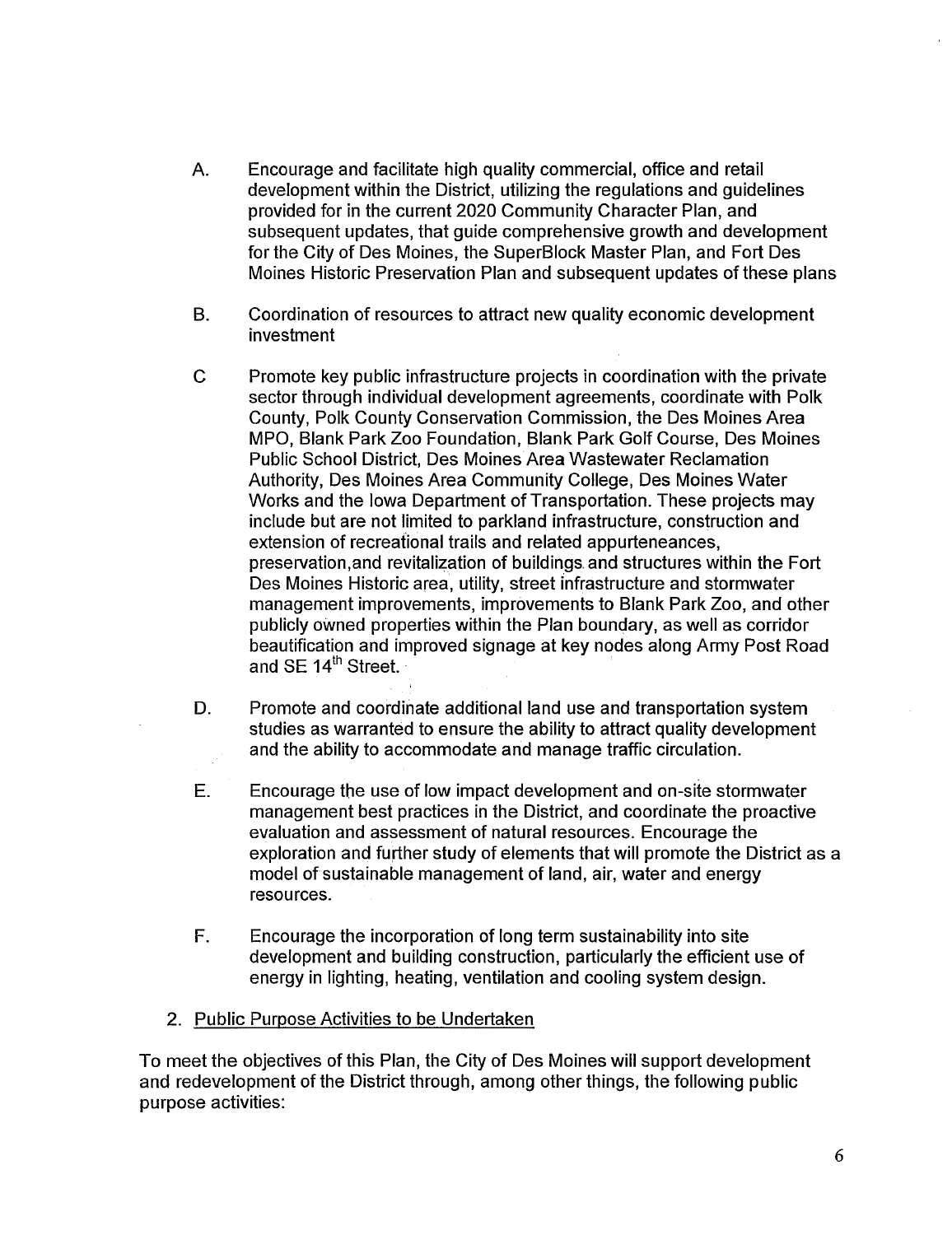- A. Provision of technical support in furtherance of the Plan, which may include activities such as updates to current plans that address development and redevelopment in the area, including the current SuperBlock Master Plan and proposed updates to this plan that will further enhance, protect, and revitalize the Blank Park Zoo, Fort Des Moines Historic District and Parade Grounds, Fort Des Moines County Park, Blank Park Golf Course, facilities and grounds owned by the City of Des Moines and Polk County Conservation, as well as privately owned commercial and retail businesses and properties.
- B. Evaluation of property's potential for development and redevelopment purposes, including but not limited to activities such as appraisals and architectural, engineering, planning and environmental studies;
- C. Acquisition and disposition of property for public improvements and other public uses, including the expansion and improvement of Blank Park Zoo and Blank Park Golf Course and other property transfers contemplated in the SuperBlock Master Plan and for other private development and redevelopment;
- D. Demoliion and clearance of deteriorated, obsolete and blighted structures and other improvements;
- E. Preparation of building sites for development and redevelopment purposes through activities that include but are not limited to grading, filling and landscaping;
- F. Improvement, installation, construction and reconstruction of streets, utilities and other public improvements and rights-of-way; including parkland and trail development done to benefit the properties within District, all of which may be conducted by the City of Des Moines, Polk County, Polk County Conservation or other public or private entities in furthereance of the enhancement of the District, through Council approved development agreements, 28 E agreements, and other cooperative agreements as may be executed from time to time.
- G. Enforcement of applicable local, state and federal laws, codes and regulations; and
- H. Use of tax increment financing, loans, grants and other appropriate financial tools in support of eligible public and private development and redevelopment efforts.
- i. Provision of financial assistance (including economic development grants) to Blank Park Zoo Foundation in respect of ongoing operations and programs at Blank Park Zoo, under terms of Council approved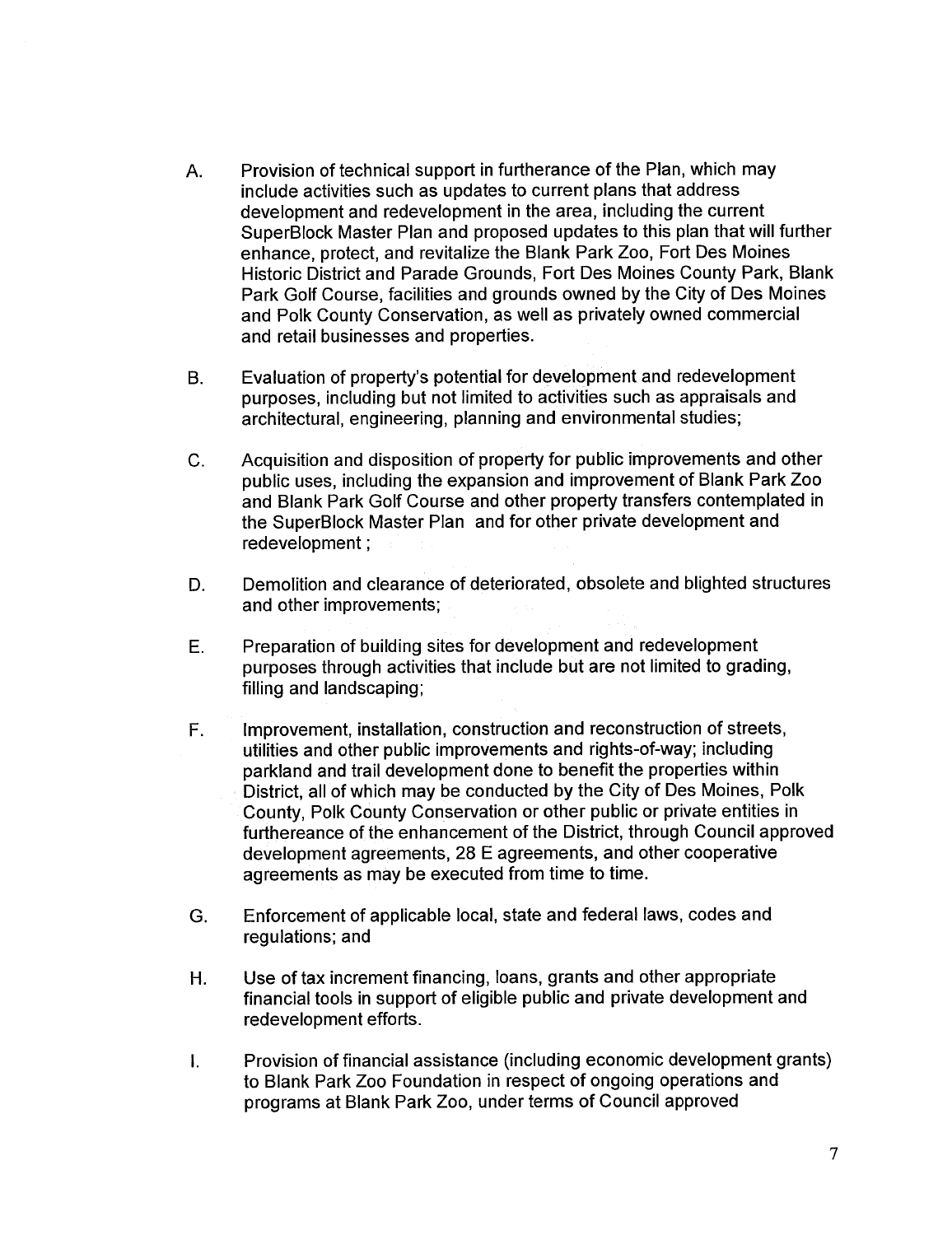development agreements, 28 E agreements, or other cooperative agreements as may be executed from time to time.

All public purpose activities shall be conditioned upon and shall meet the restrictions and limitations placed upon the District by the Plan. This Plan anticipates updates and amendments to the current SuperBlock Master Plan, the Fort Des Moines Historic Preservation Plan, the City of Des Moines Zoning Ordinance, and the 2020 Community Character Plan wil occur in the interest of protection and enhancement of the District, and the promotion of high quality development and redevelopment for the District.

## 3. Land and Development Requirements

The physical development of the District will be regulated through the standards and guidelines contained within the City of Des Móines 2020 Community Character Plan, the City of Des Moines' Zoning Ordinance and Site Plan Regulations, and other applicable local, state and federal codes and ordinances as they may be amended from time to time. The following factors will be considered in the review of the design of any projects undertaken under the authority of this Plan:

- . Scale, proportion, color, articulation, massing, patterning, setbacks and exterior materials. Permanence and quality of materials and site design, as well as details that add character and define depth are desired.
- . How the project promotes an attractive and appealing physical environment
- . Encourage the incorporation of long term sustainability into site development and building construction, particularly the effcient use of materials and energy in heating, ventilation and cooling system design.
- . Encourage the use of low impact development and on-site stormwater management best practices in the District, and coordinate the evaluation and assessment of natural resources proactively.
- . Work in conjunction with Community Development Department, Parks Department, Plan & Zoning Commission, Park & Rec Commission, City Council and other public and private entities to conduct revitalization, redevelopment and new development activities through the Planned Unit Development Zoning process.
- . The "PUD" Planned Unit Development District is the preferred development zoning in the District, affording the greatest flexibility in design, and opportunity for public review of the proposed development for conformance with the objectives and requirements of this Plan.

## 4. Financial Condition Report

The urban renewal area will be concurrently designated as a tax increment district. A financial condition report is included as Attachment B. Property tax revenues anticipated to result from creation of the district would be available to service any indebtedness incurred in financing actions pursuant to this Plan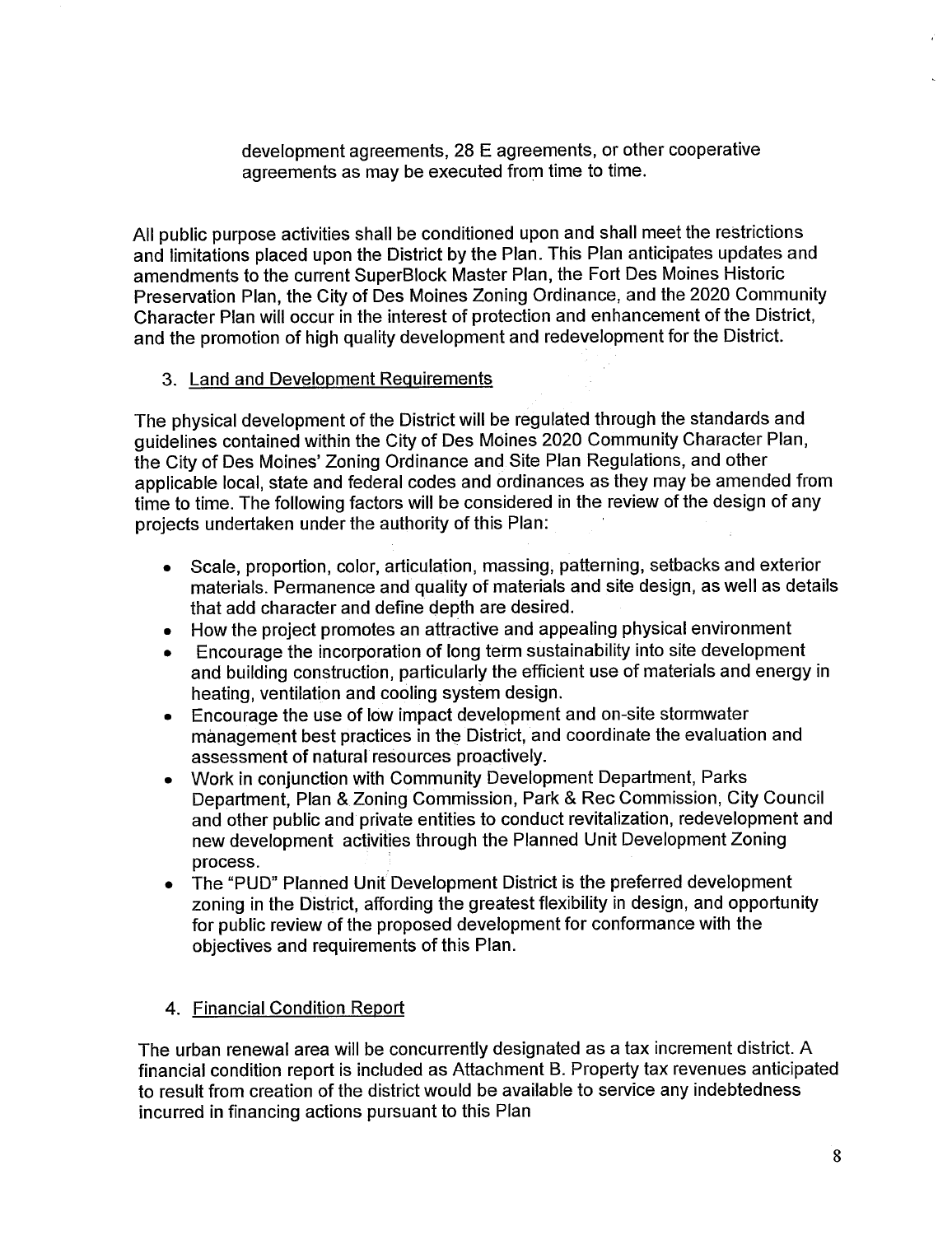# D. URBAN RENEWAL PLAN IMPLEMENTATION

The City of Des Moines will take necessary action to achieve the goals and objectives of the Southside Economic Development District Urban Renewal Plan. This will include involvement in the following activities:

# 1. Continued Planninq Efforts

The City shall continue to evaluate the needs of the area, identifying issues and coordinating a response to these issues. A comprehensive approach will be taken to gathering input from landowners, prospective businesses and development interests. The SuperBlock Master Plan and 2020 Community Character Plan will be amended and updated to reflect existing and proposed land uses within the District, as well as provide additional regulations and standards to achieve the highest level of quality possible in all development activities undertaken in the District.

# 2. Technical Assistance

The City may provide technical assistance to landowners and prospective developers where appropriate. The City will work to coordinate efforts related to development proposals, ongoing planning, coordination with other agencies and levels of government, and other activities that wil assist with meeting the objectives of the Plan.

## 3. Fundinq and Financinq: Economic Development Assistance

The City will pursue funding sources required to meet the objectives of the Plan. Sources may include, but are not limited to, loans, grants, general fund expenditures, tax abatement, tax increment financing, special assessments, bond issuance, and participation in state/federal programs.

More specifically, the use of tax increment financing and the review steps and requirements for submittal of financial information for proposed economic development assistance are specified as follows:

Tax Increment Financing. The City believes that the use of tax increment revenues to finance new development or redevelopment in the District is necessary in the public interest to achieve the objectives of this Plan. Without the use of this special financing tool, new investment may not otherwise occur or may occur within another jurisdiction. A significant number of acres within the plan area are either publically owned or tax exempt properties, and do not generate adequate resources on their own to provide for the necessary enhancements to grounds, buildings and facilities. New private development and commercial redevelopment must take place to create new taxable valuation for the area to reach its full potential as a regional retail and recreation destination area. If new development does not take place in Des Moines, property values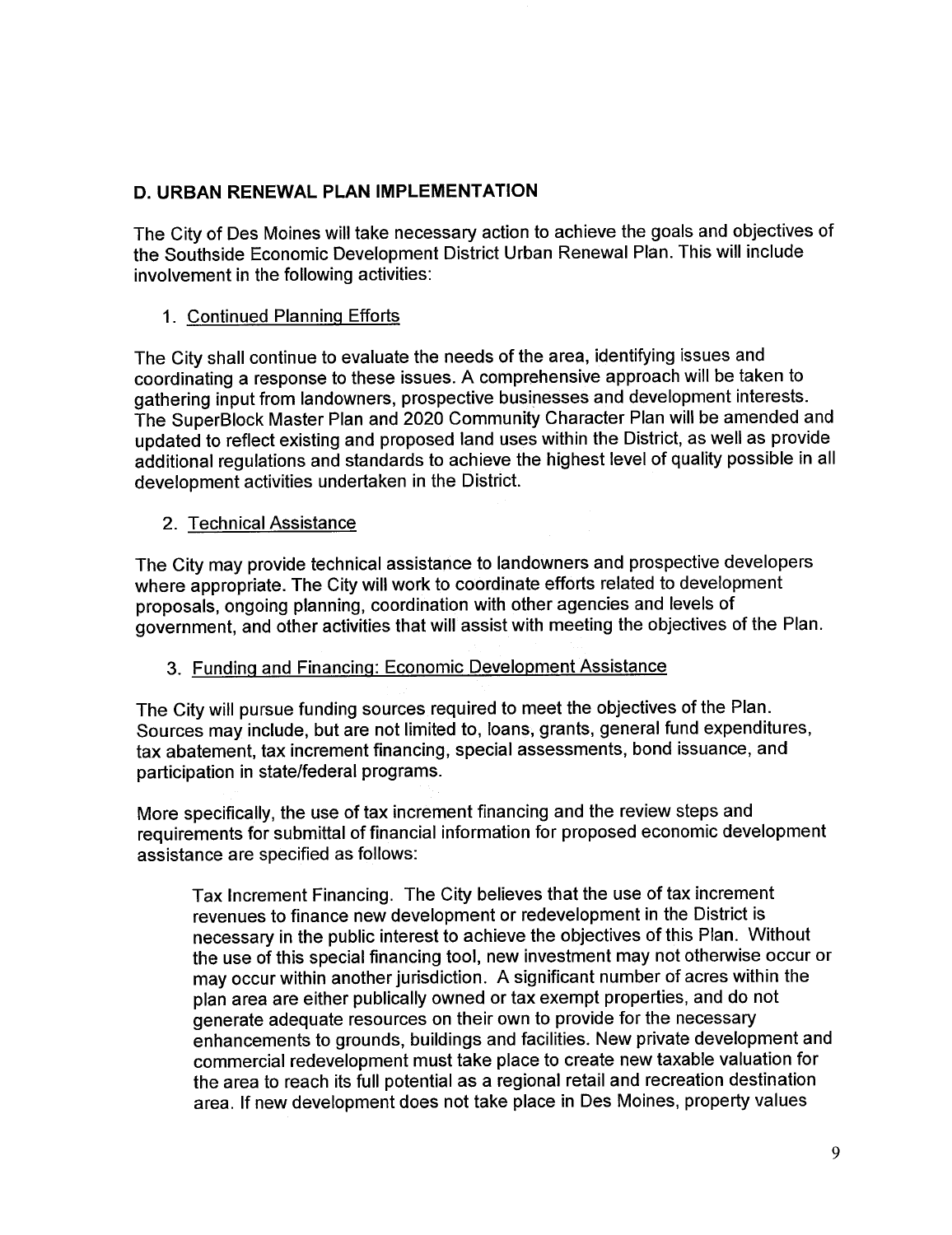could stagnate and the City, County and School District may receive less taxes during the duration of this Plan than they would have if this Plan is implemented.

Tax increment financing wil be used where it will be anticipated to provide a long-term payback in overall increased tax base for the City, County and School District. The initial public investment required to generate new private investment is anticipated to ultimately increase the taxable value of the District beyond its existing base value.

Tax increment reimbursement may be sought for, among other things, the following costs to the extent they are incurred by the City:

- a. Planning and administration of the Plan;
- b. Construction of public infrastructure improvements and facilities within the District;
- c. Acquisition, installation, and replacement of public investments throughout the District;
- d. The development or redevelopment of buildings or facilities within the District to be sold or leased to qualifying entities;
- e. Loans or grants to qualified industries and businesses, including debt service payments on any bonds issued to finance such loans or grants, for purposes of expanding the business or activity, or other qualifying loan programs established in support of the Plan; and
- f. Providing the matching share for a variety of local, state and federal grants and loans.
- g. Providing for the operation and improvement of the Blank Park Zoo.
- h. The financing of the "public purpose activities" described in Section C(2), Urban Renewal Plan Elements-Public Purpose Activities to be Undertaken at pages 6-7.

 $\mathcal{L}_{\mathcal{A}}$ 

4. Public Improvements

The Plan will promote the extension of public utilities and development of new infrastructure (including but not limited to sanitary sewer, water, stormwater management systems, construction and rehabiltation of streets, green infrastructure and park amenities, provision for pedestrian access and connection to sidewalks and recreation trails, land sales and cooperative land transfer agreements, and corridor beautification, including landscape and hardscape elements) in the Plan area, and work with landowners and developers to ensure safe, standardized construction of improvements in furtherance of the Plan objectives.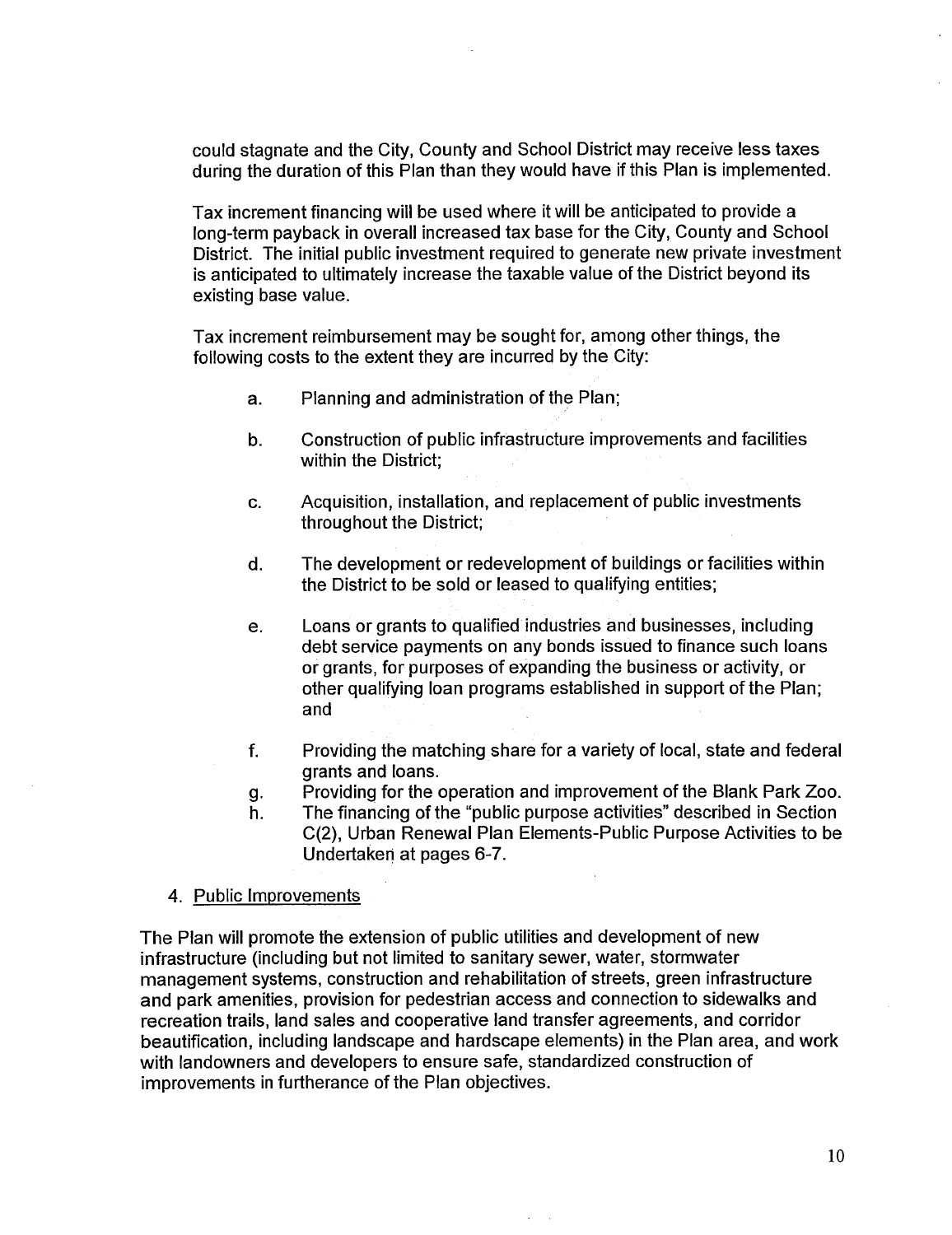# 5. Responsibilty of Developers

Developers shall work with the City to coordinate the realization of the Plan intent, following applicable guidelines, regulations and objectives, including the preference for Planned Unit Development zoning. This may include limiting tax abatement to the 3 year 100% schedule for exemption from taxes on the value added by the improvements. It is recognized that when tax abatement is in place, it will reduce the amount of tax increment created by the district. Therefore in certain cases it may be necessary for developers to forego tax abatement with City approval to make a project work. This would include cases where a developer may upfront the cost of public improvements or site development, and there is a negotiated agreement with the City to provide financial assistance to the developer over time from the tax increment created by the improvements to the property. The City reserves the ability to negotiate what will be in the best interest of the community and the furtherance of the Plan, while working with developers to facilitate new projects.

## 6. Activities Under Chapter 15 A

The City may as part of its action to carry out this Plan engage in economic development activities within the Southside Economic Development District Urban Renewal Area pursuant to Iowa Code Chapter 15 A for the creation of new jobs and income, and for the retention of existing jobs and income that would otherwise be lost, when such economic development activities are found by the City Council to further the objectives of the Plan. The City may solicit and or package such economic development activity proposals in the form of direct financial assistance through grants or loans.

# E. DURATION OF APPROVED URBAN RENEWAL PLAN

This Plan shall continue in effect until terminated by the City Council; provided, however, that the collection of tax increment revenues from properties located in the District shall be limited to twenty (20) years from the fiscal year following the fiscal year in which the City first certifies to the County Auditor the amount of any loans, advances, indebtedness or bonds which qualify for payment from the division of tax increment revenue provided for in Iowa Code Chapter 403 (tax increment financing.)

# F. SEVERABILITY

In the event one or more provisions contained in this Plan shall be held for any reason to be invalid, ilegal, unauthorized or unenforceable in any respect, such invalidity, ilegality, unauthorization or unenforceability shall not affect any other provision of this Plan and this Urban Renewal Plan shall be construed and implemented as if such provision had never been contained herein.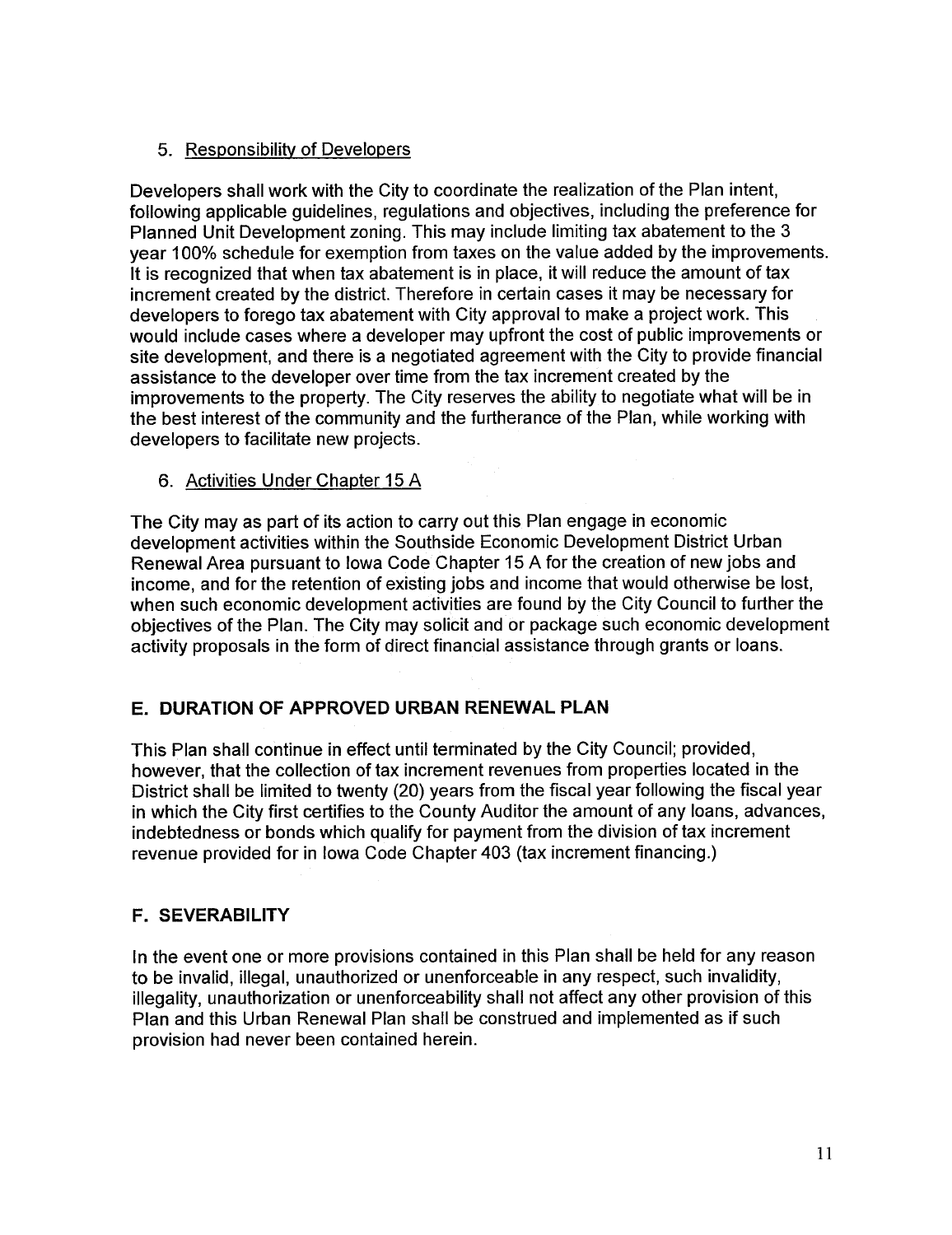# G. AMENDMENT OF APPROVED URBAN RENEWAL PLAN

This Plan may be amended from time to time to respond to development opportunities. Any such amendment shall conform to the requirements of Iowa Code Chapter 403. Any change effecting any property or contractual right can be effectuated only in accordance with applicable state and local law.

#### H. ATTACHMENTS

Attachment A - Legal Description for Area Attachment B - Financial Condition Report Map 1 - Plan Boundary Map 2 - Existing Land Use Map Map 3 - Future Land Use Map 4 - Existing Zoning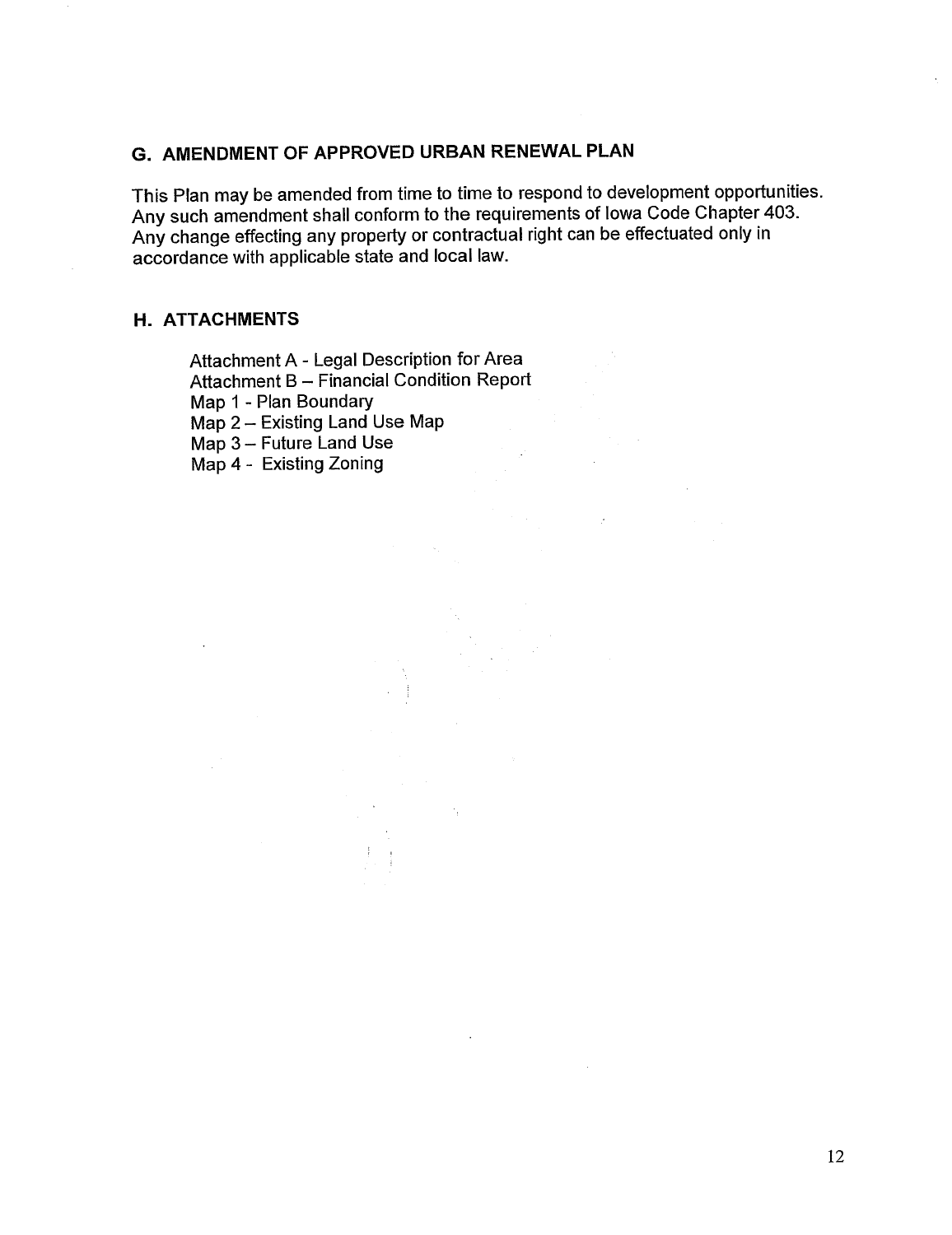## Attachment A

# SOUTHSIDE ECONOMIC DEVELOPMENT DISTRICT LEGAL **DESCRIPTION**

Beginning at a point at the intersection of the South line of Polk County, and the West right-ofway line of SW 9th Street; thence North along the West right-of-way line of SW 9th Street to its intersection with the North right-of-way line of Army Post Road; then east along the North rightof-way line of Army Post Road and continuing along the North right-of-way line of E. Army Post Road to its intersection with the East right-of-way line of SE 14th Street; thence South along the East right-of-way line of SE 14th Street to its intersection with the South line of Polk County; thence West along the South line of Polk County to its intersection with the West rightof-way line of SW 9th Street, being the Point of Beginning, all now include in the City of Des Moines, Polk County, Iowa.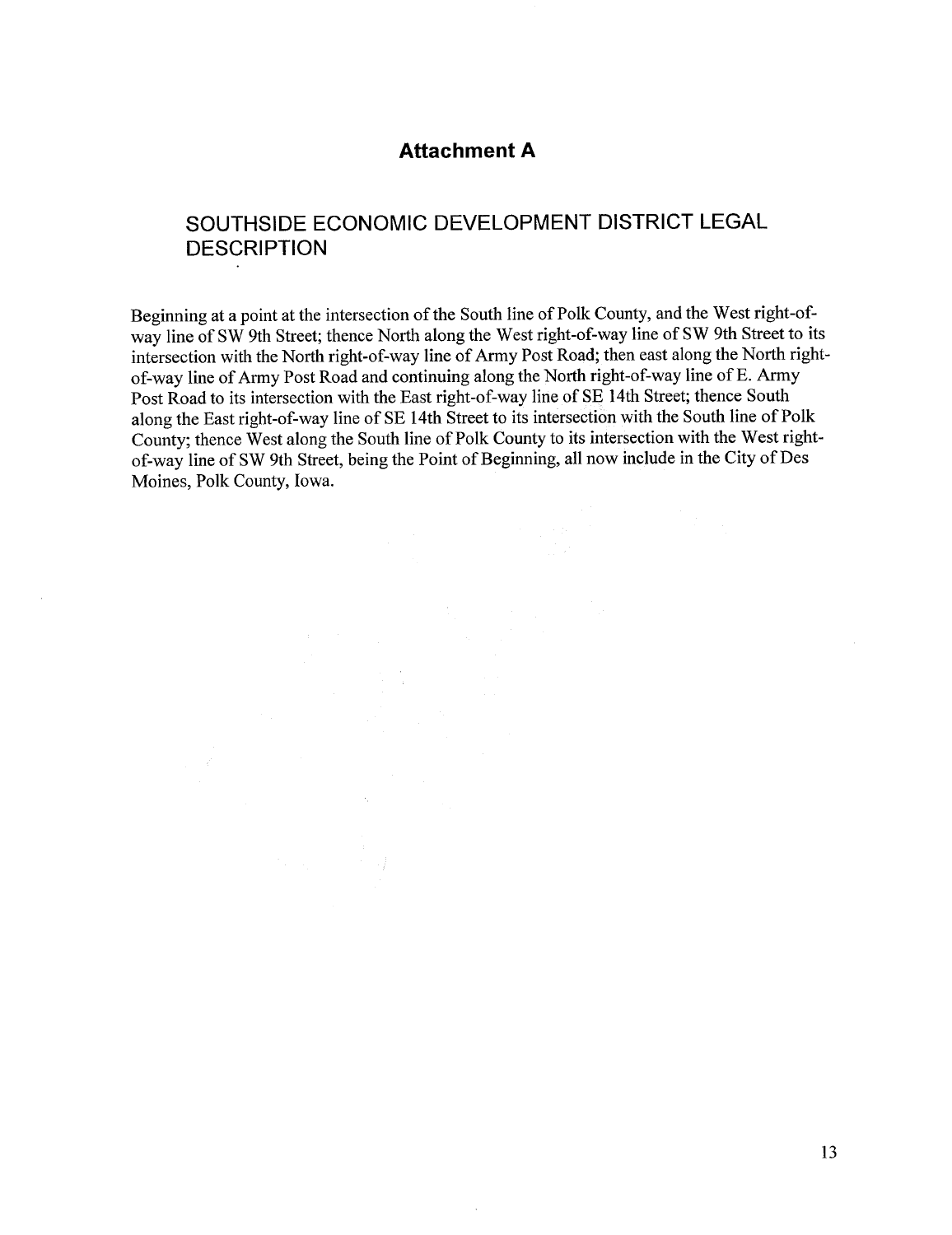# Attachment B

# FINANCIAL CONDITION REPORT

#### Urban Renewal History

Urban renewal was created by the federal government in the 1950's to assist cities in renewing their older central districts by providing for the removal of slum and blight conditions. It proved to be a vital tool for redeveloping areas of cities where private sector interest had not responded, and where intervention was needed to appropriately plan and facilitate investment in new housing, businesses, and public infrastructure. Public and private partnerships have been achieved through the use of urban renewal, resulting in substantial increases in taxable valuation, employment, services and amenities that would have otherwise not occurred. With the evolution of cities in the last 50 years, urban renewal has been a tool to help local government respond to the need<br>to broaden economic reinvestment in all sectors.<br>A tax increment finance district, necessary for utilizing the tax increment in the Distr to broaden economic reinvestment in all sectors.

to facilitate the objectives of the Plan.

#### Tax Increment Financinq

Tax increment financing (TIF) is an economic development tool available only in designated urban renewal areas. A tax increment is basically the property tax revenue generated by the cumulative general ad valorem tax levy on the difference between the taxable value of all property in the TIF district at the base valuation date, and the taxable value of the properties ih ány subsequent year. The base valuation date is January 1 of the calendar year immediately proceeding the calendar year that the municipàlity first certifies an indebtedness to be paid by the tax increment revenue.

The municipality may use the tax revenue created by the tax increment for financing the objectives and projects identified in the urban renewal plan, such as land acquisition and the provision of new infrastructure improvements.

Utiization of TIF is most effective in areas where development and creation of new tax increment will occur after the designation of the district. TIF can only be used for activities or items in the urban renewal plan. For example, a municipality may issue bonds to up-front the costs of constructing needed infrastructure. The tax increment from the district could then be used to payoff the bonds. This can also be accomplished through a development agreement where a private entity provides the infrastructure and receives financial assistance for their overall project from the City funded by the incremental tax revenues created by their investment. If the revenues are not utilized for any of these eligible costs, the increment is returned to general revenues of the several taxing entities.